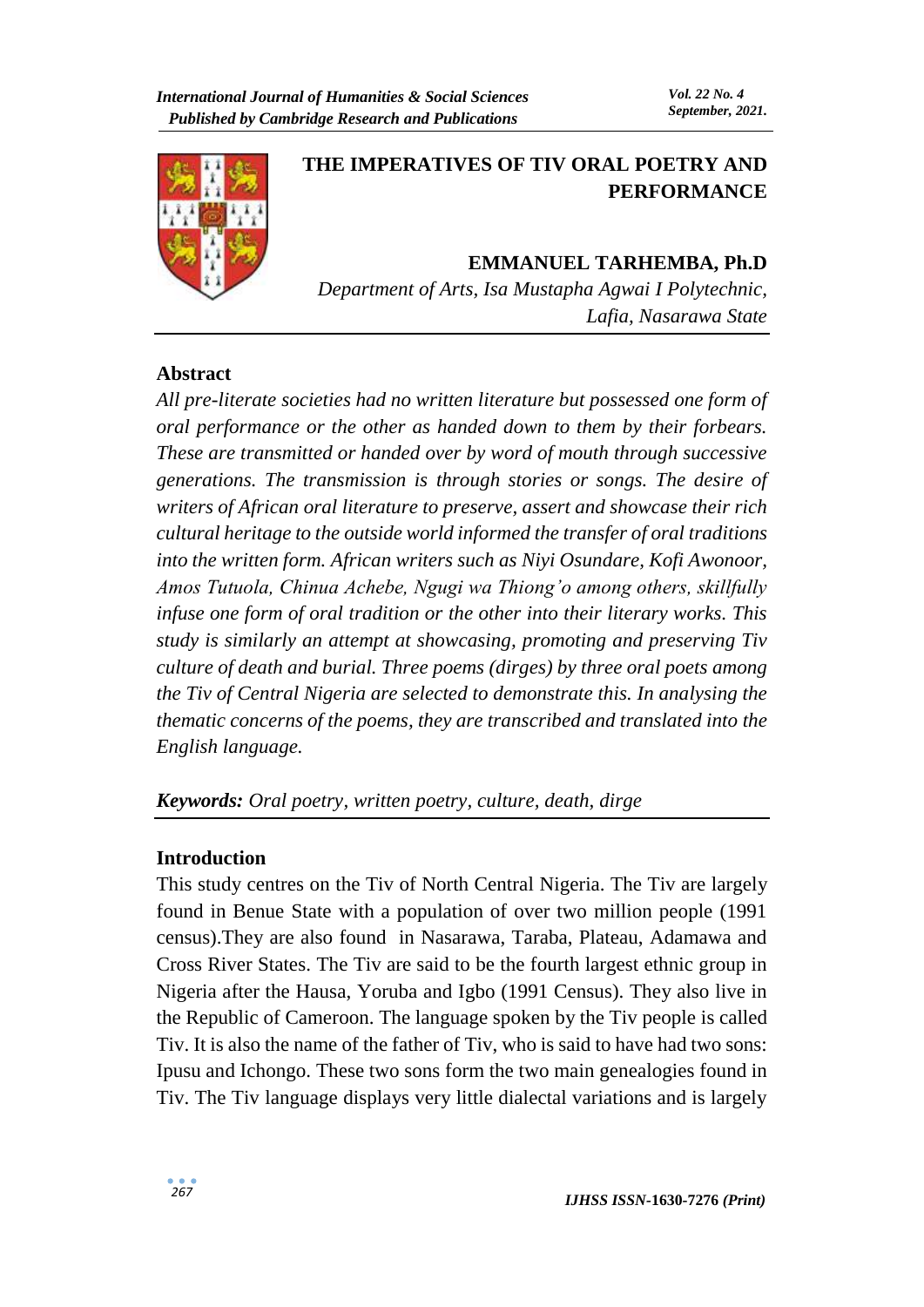mutually intelligible among its numerous speakers. However, much of the differences noticed are phonological.

The Tiv are hospitable and egalitarian in behaviour who, in their worldview, upholds the principles of justice, equity and fair play. They are also wellknown farmers, hunters and dancers. The Tiv do not attribute death to natural causes but to *Mbatsav*, the possessors of *Tsav* (witches/wizards).The *Mbatsav* are believed to have significant influence over the non-possessors of *Tsav*. They believe and strongly too, that one does not just die unless one's kinsmen permit it; that is usually through the combined consent of *Tyo* (patri-kins) and *Igba* (Matri-kins).Tiv also believe that death is not the end of human life. They perceive death as a compulsory levy placed upon man and *Mbatsav* accomplish it. On very rare occasions, a person is either killed unilaterally by only one side or without the consent of both parties. Where this happens, the oracle is consulted (*dza-ishor*). When they return from *Ishor* with some insight into a particular death; it will enable them, sometimes to propitiate certain Akombo (deity) in order to ensure better health for their communities. Sometimes those named as responsible are appropriately sanctioned. In the event where, especially the *Igba* does not consent to the killing, the remaining siblings and their mother are removed or withdrawn by the *Igba* from their paternal home to their maternal home for protection. Death is solemn and the burial of the dead or corpse is accompanied by grief, abstention from food, lamentation or wailing. The old or aged who die are said to have only changed realm. They merely pass to the world beyond as ancestors who would then keep an eye over their descendants who are still alive. It is also believed that young people who "die" resurface in other locations to live their lives to the ripe age when they will then transit to the world beyond and join other ancestors.

The Tiv have now both literary pieces and several traditional funeral dances which are performed on different occasions. Such oral traditional performances include: songs of war, hunting, praise, political songs, social commentary, abuse and rivalry, among others. However, the most popular themes in Tiv oral poetry or performance at any particular point in history tend to depend on the prevailing circumstances in Tiv society in particular and especially in Nigeria as a whole. Keil (1979), and Ker (2002), both agree that Tiv oral artists have great ability to instantaneously improvise songs and dances for any occasion. Generally, Tiv oral performances are lively and in dynamic form. It could be spoken, chanted or sung by individuals or groups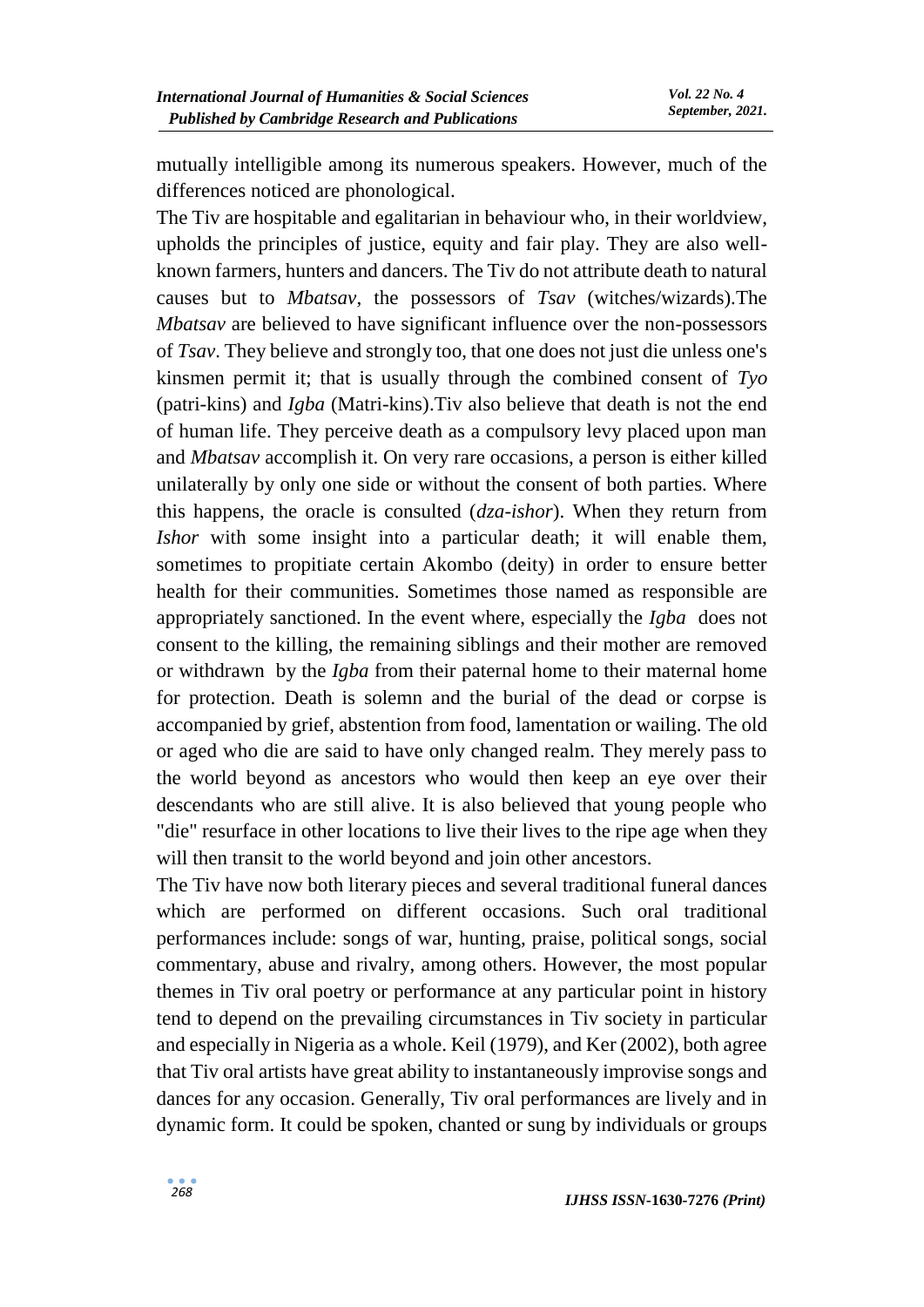of persons. Flutes, drums, horns, trumpets, slit-log drums among others are used in rendering their performances. There is no escape for the oral artist from a face-to-face confrontation with his audience, and this is something which he can exploit as well as be influenced by. Sometimes, the poet chooses to involve his listeners directly, as in story-telling situations where it is common for the narrator to open with a formula which explicitly arouses his audience's attention. He also expects them to join in the choruses of songs which he introduces into the narrative.

Among the Tiv, funeral dirges are mostly performed by women. This is because the songs often involve wailing and weeping; activities which among the Tiv are considered typically feminine. Sometimes men too have to be involved in dirges especially when the deceased is their close relative. It is also important to note that some Tiv dirges are topical and short lived because they are composed for use at funerals of particular individuals. There are however, songs that are generalized and can thus be sung at many other funerals; that is, most oral poetry becomes communal properties over time. Furthermore, it is worthy of note too that Christianity has influenced the Tiv perception of death to some extent. Through evangelization, education and other influences, God came to occupy the central stage in the causality of death which role was hitherto ascribed to *Mbatsav* and Akombo. Death being the necessary end for all mortals became better explained as an act both of God, with a universal application through which all must pass in this world including *Mbatsav* and Akombo initiates. Consequently, apart from the traditional Tiv songs of lament, other kinds of mourning songs in recent times feature prominently at Tiv funerals. These are basically Christian mourning songs that are performed at funerals of members of Christian groups. The group's songs are largely an affirmation of faith and commendation of the deceased's soul to God. In spite of modernization and social change in Nigeria, Tiv oral poetry still plays a very significant role in the society. Unfortunately, this variety of the Nigeria oral literature is seldom discussed. This paper therefore, highlights the features of funeral songs or dirges among the Tiv which can be useful in contemporary times for the people's identity, peace and progress.

#### **Aim and Objectives of the Study**

The aim of this Study is to establish that elegiac poetry exists in Tiv and is widely practised among the oral poets.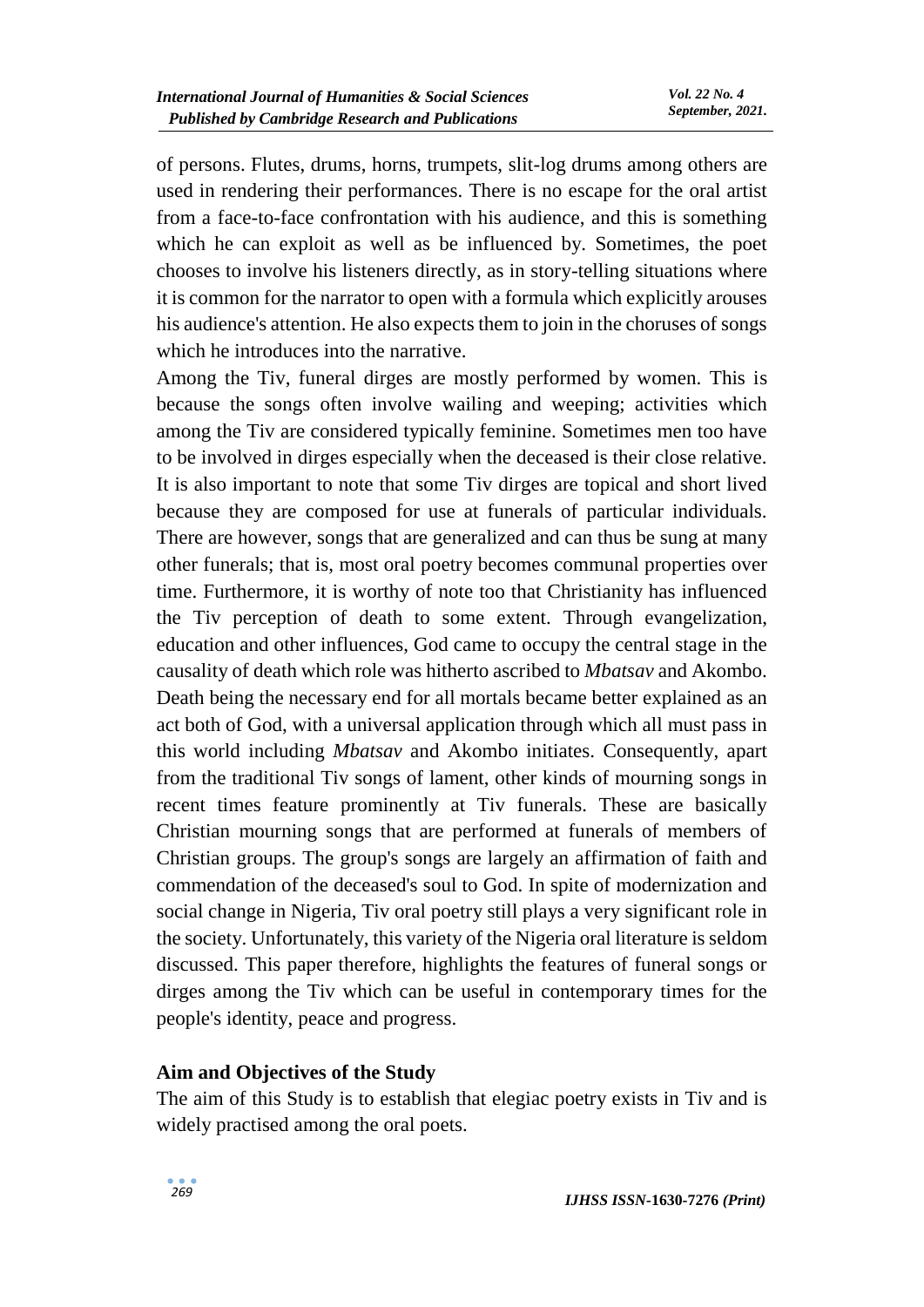The specific objectives of the Study are to:

- (i) find out what purposes, importance as well as functions of Tiv funeral dirges in the context of their use.
- (ii) portray the composition and performance aspects of the Tiv oral dirges.
- (iii) ascertain the authenticity and literariness or otherwise of African Oral Literature as postulated by Eurocentric scholars or critics.
- (iv) bring to light Tiv traditional concept of death and the hereafter which can be a ready source material for further study.

# **Scope of the Study**

One cannot study the entire body of Tiv oral poetry or dirges in one effort. Thus, this researcher selected three dirges that deserve scholarly attention from three Tiv artists or poets from North Central Nigeria to study. The paper gives an insight into the Tiv perception, conception and burial of the dead. He further contended that oral poetry in general and funeral dirges in particular are important aspects of the cultural wealth of the Tiv people. The paper submits that Tiv oral poetry is didactic as it aims at sustaining a disciplined and upright society ensuring peace, stability and development.

# **African Oral Poetry**

Poetry, whether written or oral, is a product and expression of culture. Put in another way, oral poetry or literature exists both in its composition and appreciation within a specific cultural context. African oral literature, like its written counterpart has both form and structure which rely on certain principles. These principles however, differ from one society to another. Given this situation therefore, it is difficult to generalize, for example, about the content of oral literature as a whole but easy within each genre of the oral poetry.

Oral poetry has many genres. These genres include: philosophical, heroic and elegiac. Philosophical poetry constitutes general reflections of life. They pass comments on events, happenings and contradictions of life. The heroic poetry depicts the heroic achievements of great men. Elegiac poetry deals with death and funeral songs known as dirges. There are also long narrative epics which are very common.

Ruth Finnegan (1992:16) states that, "Oral poetry essentially circulates by oral rather than written means. Its distribution, composition or performances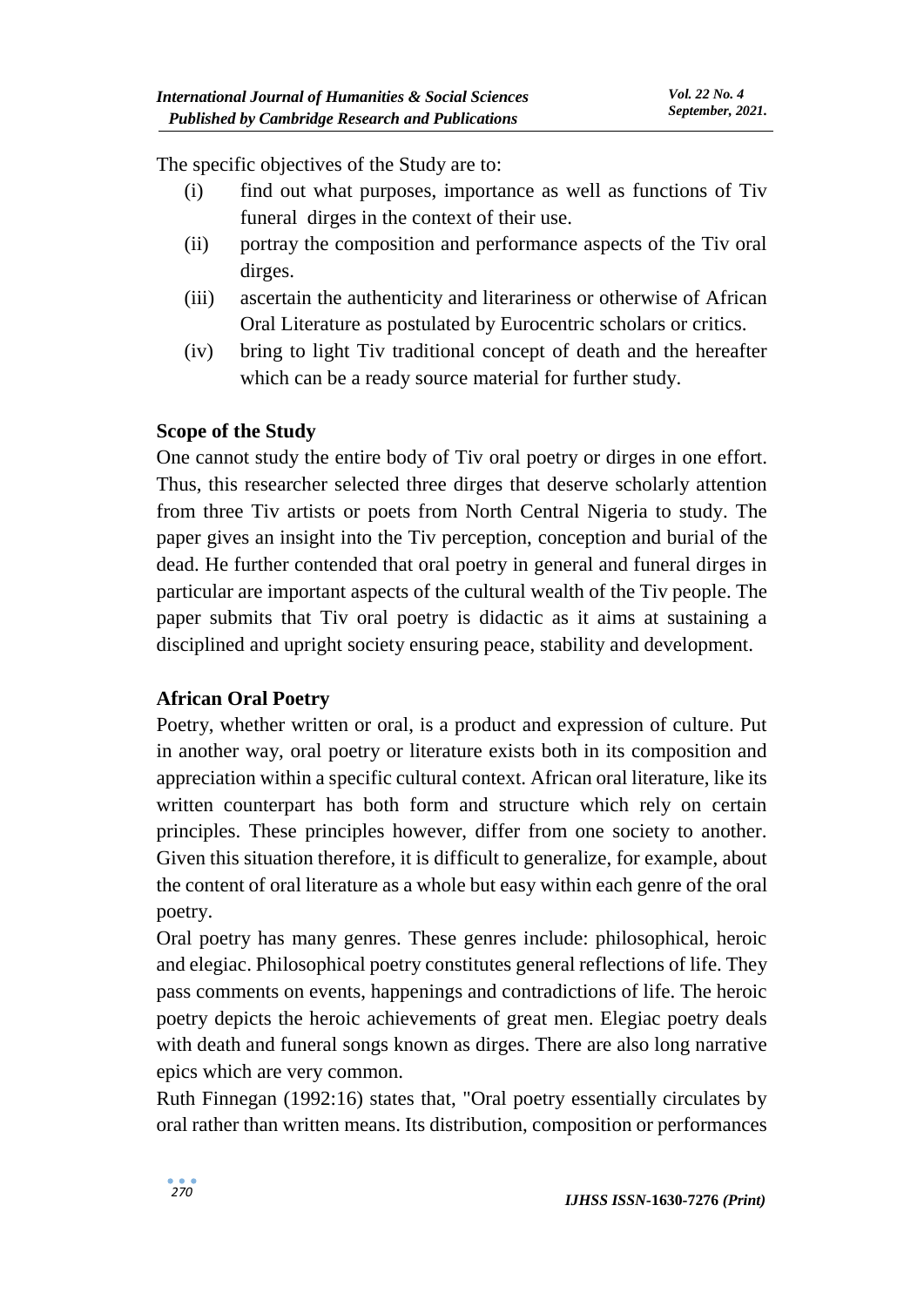are by word of mouth and not through reliance on the written or printed word". Oral literature is native to Africa as its form of literary expression. Eurocentric scholars as well as other critics do not see any creativity or literariness about oral literature. Such scholars argue that poetry is a mark of advanced culture and that traditional African societies had not yet attained the level of achievement whereby men could indulge in the pursuit of poetic excellence. They also argue that their (African) languages were not yet developed to cope with the complex techniques of poetic expressions. Nevertheless, Olajudu (1981:71) argues that oral poetry possesses all the beauty of language, content and style associated with the best of written poetry. He maintains that, the place of orality remains central to the emergence of written literature in Africa because great writers like Chinua Achebe, Wole Soyinka, Amos Tutuola, Kofi Awonoor, Isidore Okpewho, among several others borrowed heavily from the resources of orality, in their respective traditional societies. Achebe, for example is credited with large scale deployment of Igbo proverbs in *Things Fall Apart* (1958). Even with the overwhelming influence of the Western form of literature nonetheless, the place of oral performance remains central to the preservation of the cultures of many societies in Africa.

African Oral poetry constitutes a pragmatic discourse often phrased in cultural idioms--metaphors, personifications, repetition and other forms of representing traditional logic and wisdom. Tiv oral poets, do not like others from other tribes, say Yoruba, do not undergo a period of apprenticeship or tutelage when they learn how to perform, but simply begin to sing. Some attribute their artistic skills on Ityo (one's kins-men) that are believed to have the ability to make one sing.

The Tiv oral poetry is usually sung, chanted, read or recited by the poet in front of an audience. Okpewho (1942) states that" it is in the study of performance that we are able to to see the essential character of oral literature as distinct from literature that as is an art form created in the presence of of an audience. An examination of Tiv oral poetry reveals vast traditions, concerns and styles of performance which be employ stylistic devices. Below are the three selected dirges and their thematic concerns. A sound grounding of the Tiv people and other members of the society in African oral literature will therefore, help them in no small measure to becoming useful to the society.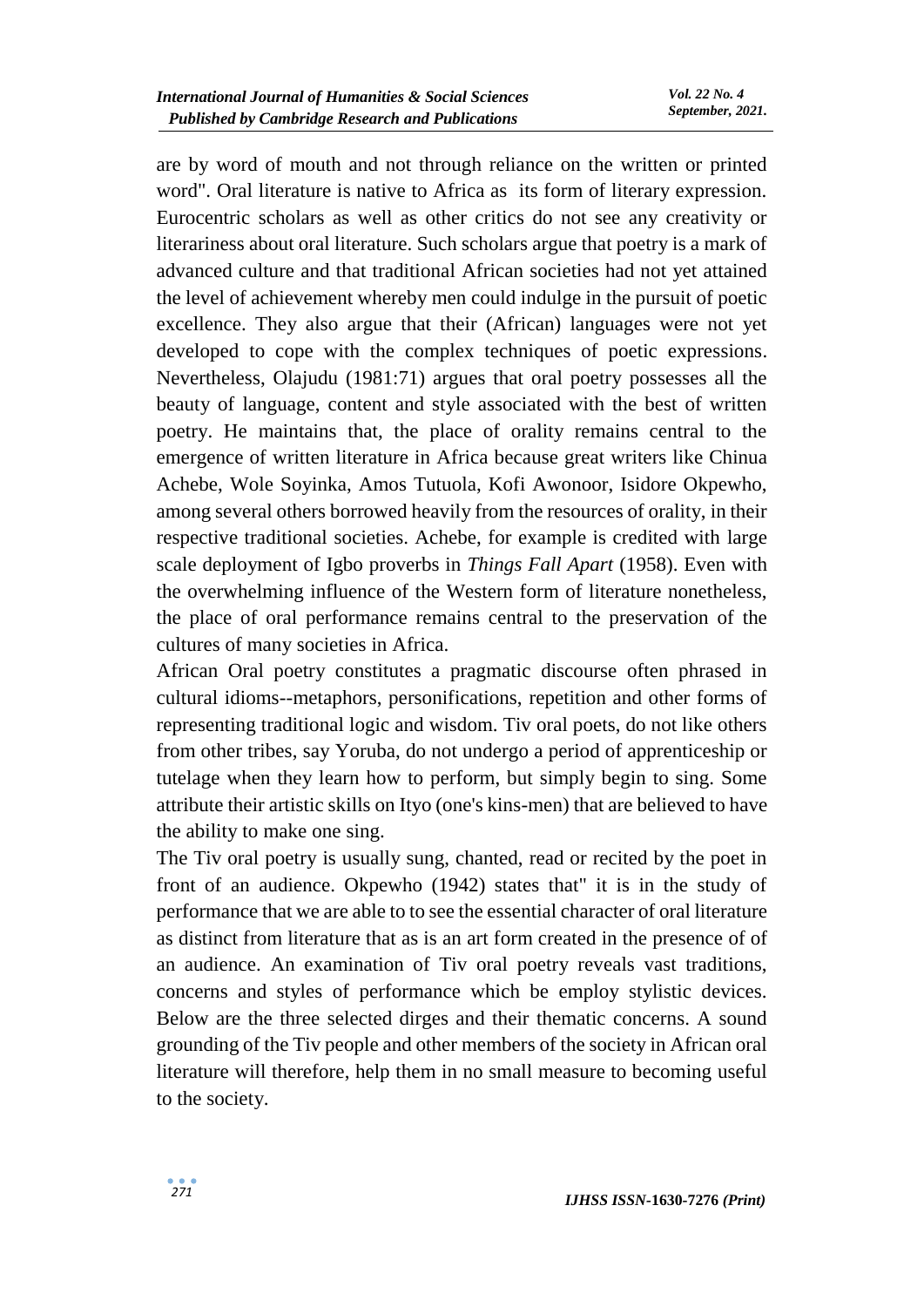#### **Theoretical Framework**

The Theoretical Framework adopted for this Study is Jerome Bruner's Structural-Functionalist theory. This theory holds that culture and context are important in understanding what goes on in the society and in constructing knowledge based on this understanding. Using the theory, the researcher draws attention to the richness of Tiv culture and worldview as contained in their Oral poetry and concludes that oral poetry in Africa in general and in Tiv in particular deals with social life and day-to-day issues and problems, and has all the features noticeable in a written literary work, be it drama, poetry or prose.

### **Methodology**

Three funeral dirges based on thematic affinity with the focus of this study were carefully selected from renowned Tiv Oral artists and carefully analyzed employing the Structural Functional Theory. The themes of the poems or songs as well as their functions were also analyzed.

### **Dirge I Se Na Tsav Ga....Pevikyaa Zegyi.**

Tiv: Mnder: Iliam salem a David Abelega Chief Abelega ngu Sha Ihugh me mo za Kpa m fetyo mayanga

5 Kwagh ne ka Kuhemba Ukum ngu wegh wase ne oo (2x) Mlumun: Kwagh u Ter agbe ku me vihi juu. Uduu Wankaa Ugande

10 Aondo Ter yem a na Sha Mza ya Kuhemba Ukologberle Hembe Kangen nyagba tile ngor mliam Kpiligh mo yol juu m vaan ye (2x). M vaa myila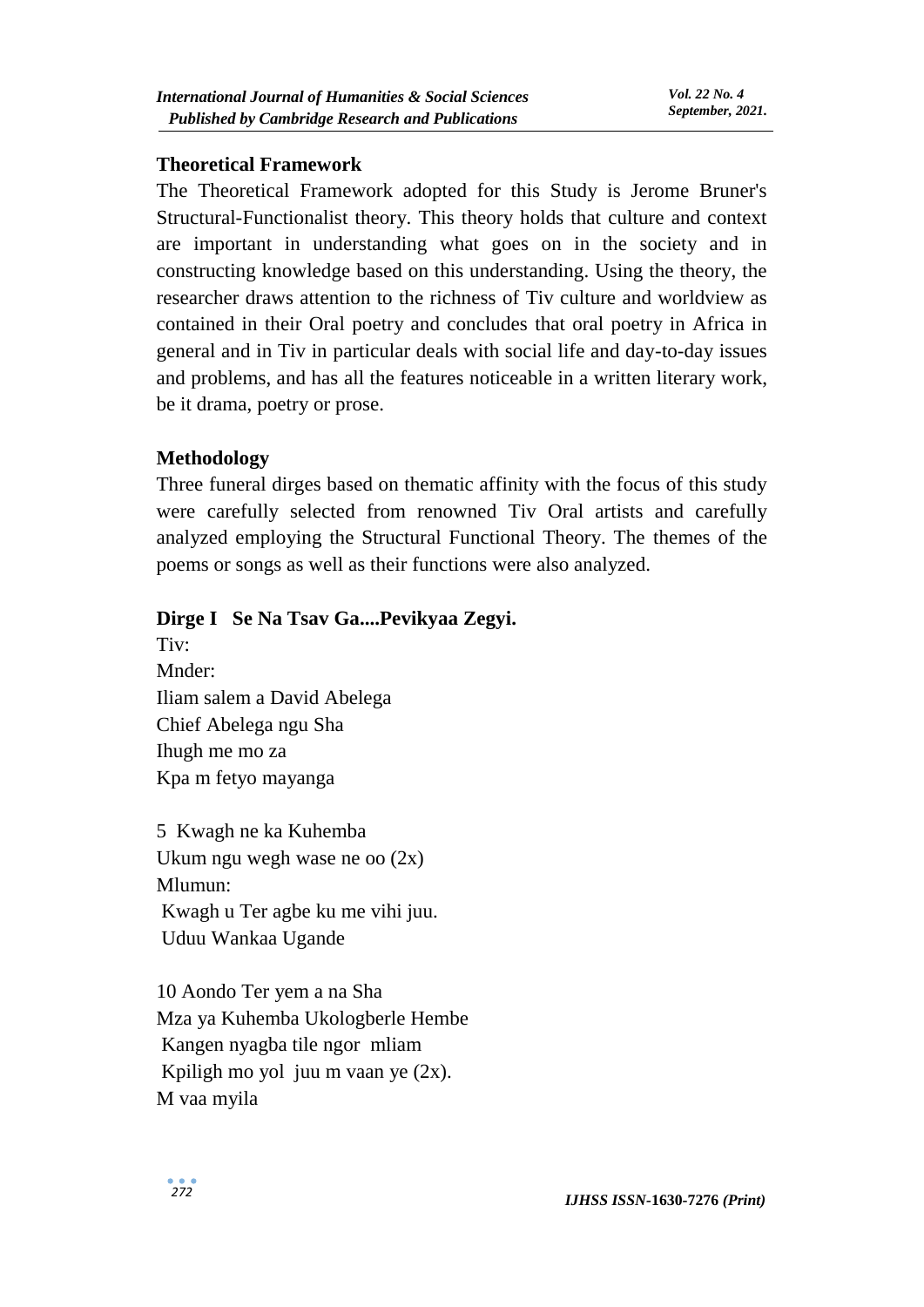15 Iorkyaa Aver Nyam or ken Kende ve Wan Tyav Mama ngom Mama se na tsav ga. Se fa er Aondo Ter gba tsav ga (2x) Uduu wan Kar yem undu Dominic

20 Orhemba Chia Ken Mbaterem Wan Manger Mbatinyam Mama mem mliam Ter u sha yila ya a hemen se ee.

English Translation:

# **We Won't Give it to Witchcraft**

Antiphon

I desire to cry with David Abelega Chief Abelega is at Ihugh said that I should go but will not be able.. This time it's Kuhumba Ukum

5 that has hands on the cheeks  $oo(2x)$ . Chorus: This thing that the Lord has created death is very bad Uduu Wankaa Ugande God took the father took him away.

10 I went home Kuhemba Ukologberle tied a cloth round his waist and wept. I was very surprised that is why I am crying  $(2x)$ . I cried and called Iorkyaa Ayer Nyam a man from Kendev

15 Daughter of Tyor Mama my mother Mama we will not give it to witchcraft at all. We know that God the Father created death...

#### Dirge ii: **Ku Vaan u Baba Mza. -Nyam Ver B**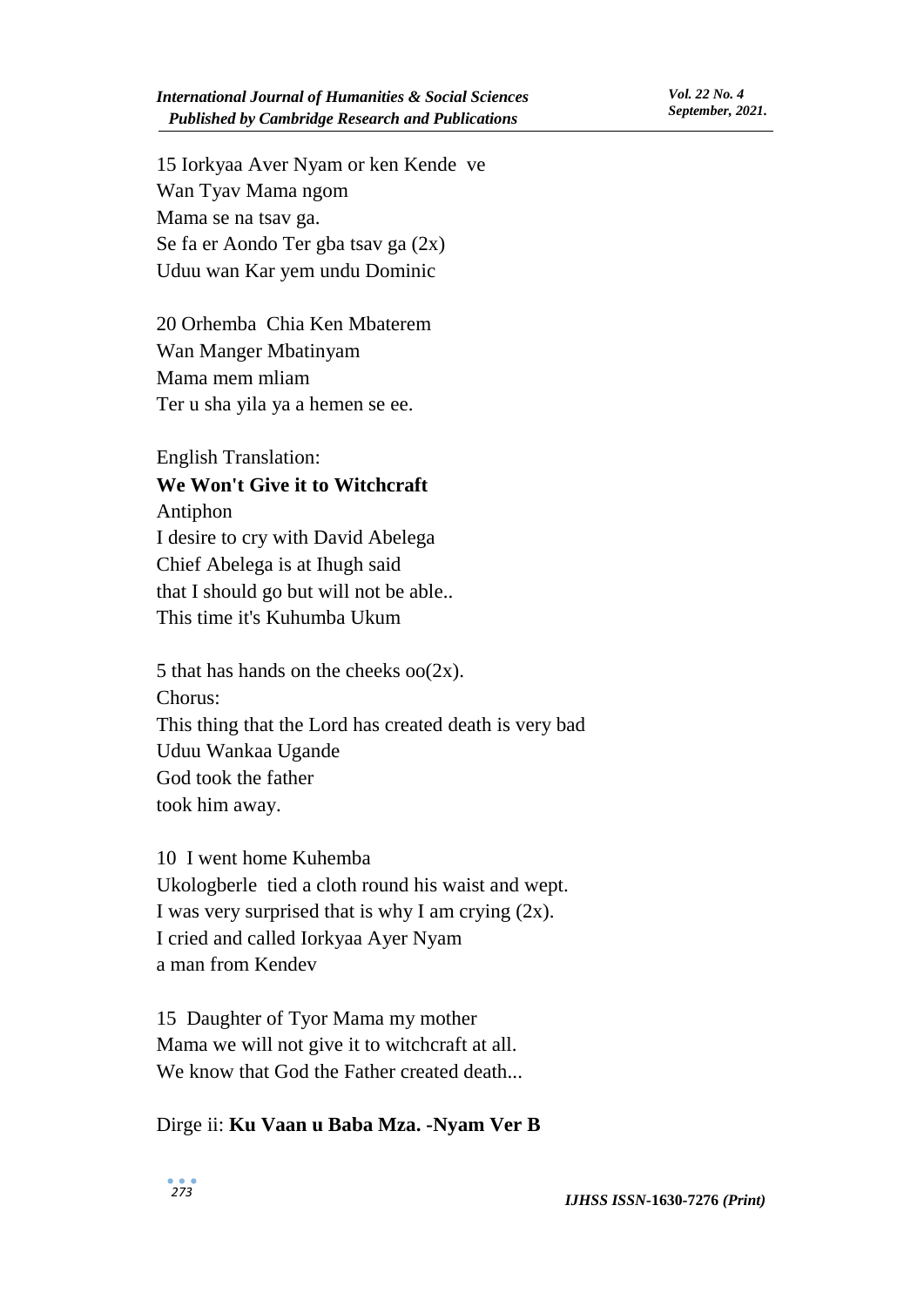#### Mnder:

Honobul Richard Uma wam tema komitii u ku u Baba Mza ya me kuha kwagh Mlumun:No mzughul ga wan u wan me Uma wan ne. Baba wase ngu ga

5 Tashaku Mza de mliam Tor Garba we kpa de mliam kpwn van Useni wamngu je kpa Kpemshin wam vane ne oo Baba wase undu se

10 Shima Ortese wam m va mer me kumbur ne De vaan Kwagh tserem doo ga m va me kumbur ne Baba Mza yem undu ne kpa ka Aondo Asarga Asarga Tyo Kpemshin

15 kwagh tserem Doo ga Jacob Yua wam me oo Kwaghhembam Mza undu me a we oo.

English Translation Lamentations Over the Death of Baba Mza Antiphon Honourable Richard Uma served as a committee member For the burial of Baba Mza Iam not confused Wan Tashaku Mza stop crying 5 Our father is no more. Garba you too should stop crying Where is my Useni? My Kpemshin come oo Our father has left us. 10 Shima Ortese I have come to condole you.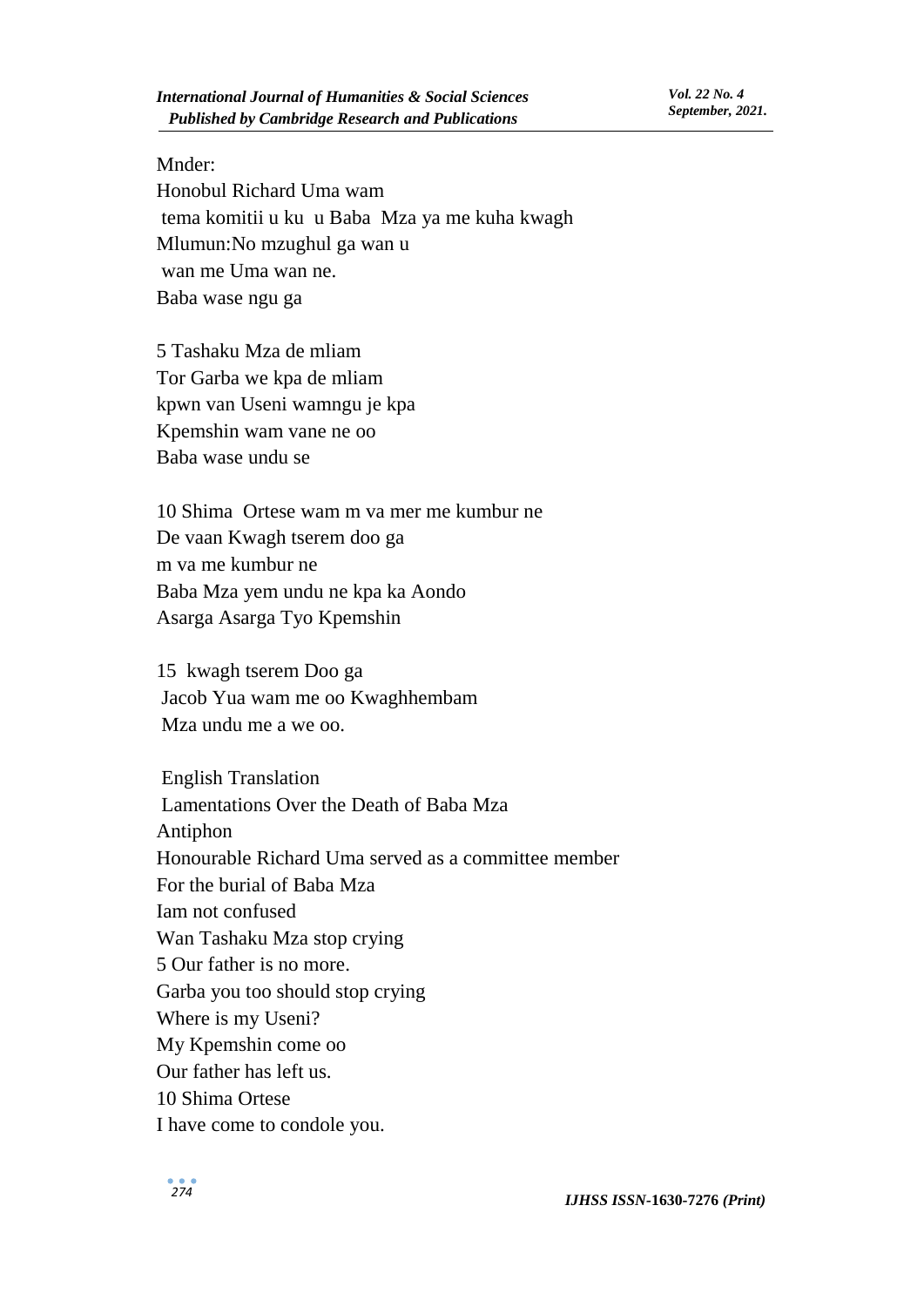Stop crying. I am devastated. 15 Baba Mza has left you but is God's doing Asarga Asarga,Tyo Bem I am devastated. Oo Jacob Yua my son We are helpless as Mza has left you with me

#### **Dirge iii.Ku Vaan u Ter man Ngo Na-**Terfa Orgbateman(Osaze)

Mnder: Heembam vee o o Kwagh ne hemba o o Gbatemam Baba wam kange kyav nav too u yemen shin alugbem  $oo(2x)$ kwaghemba mo vaan ye oo. Ngom kpa ku too kendem a aan her tar ne Gbateman kpa zan tso ortser ze oo Me vaa me kegh u wam ku u a va me Za ee. English Translation: Antiphon: I am defeated oo. This thing has traumatized me oo. Gbateman has gathered his property to leave for "alugbem". Iam helpless that is why I am crying oo. Death has snatched my mother and left me with whom in this world? Gbateman just go. No human is immortal. I shall continue to cry and wait for my death to come So that I too shall go

Tiv dirges are repository of Tiv culture and tradition. The analysis of these dirges therefore, involves the context and identification of some of the Tiv social cultural aspects that will enable an understanding of this study. Thematic Explication of the Themes

Dirge i titled "We Won't Give it to Witchcraft", the poet hints on the superstitious aspects of Tiv perceptions of death. According to them, death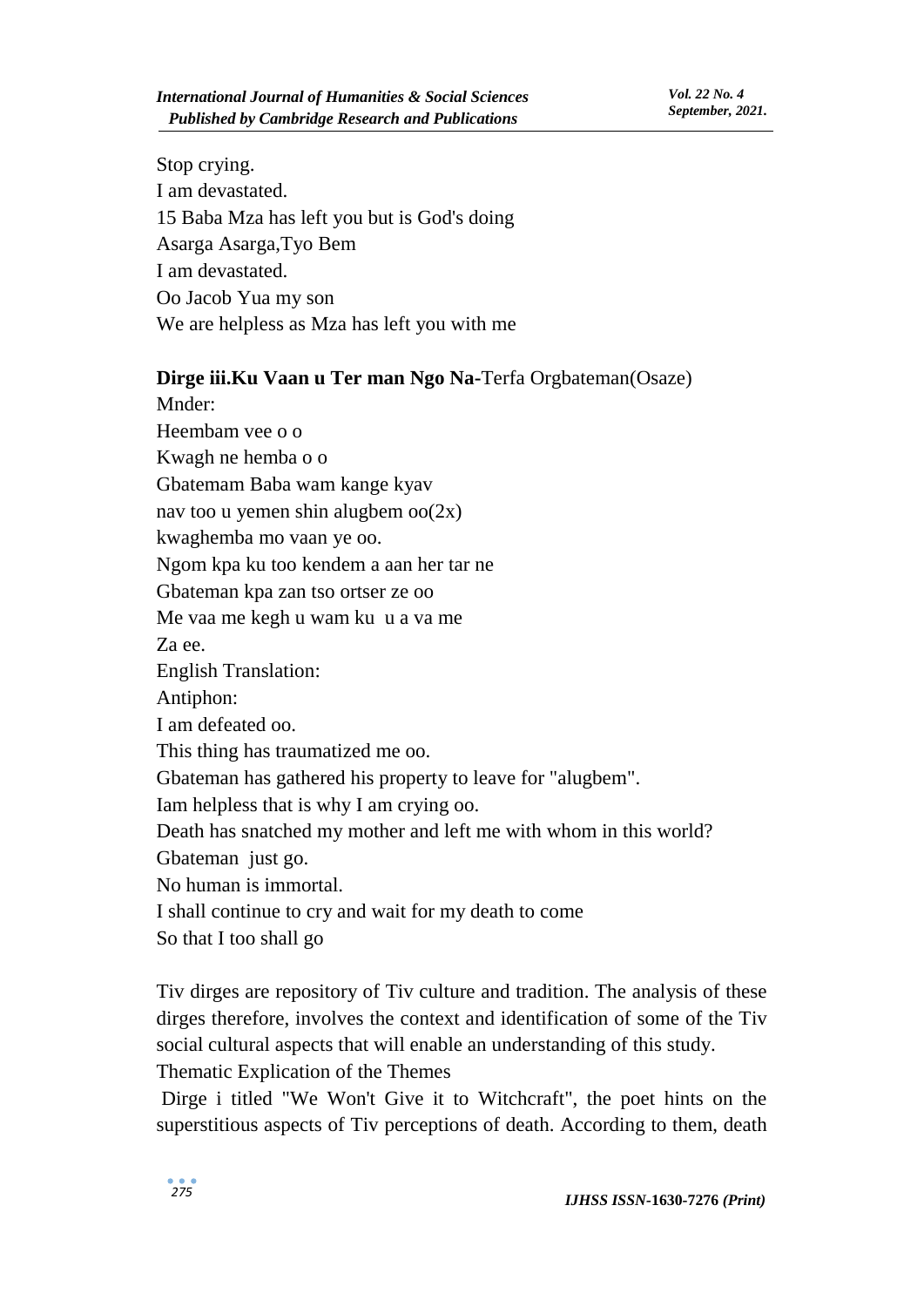does not just occur; and that those who die are killed for certain reasons by the Mbatsav This belief is hereby attacked. The poet says:

Mama, se na tsav ga.(We will not give it to witchcraft).

We know that God the Father created death (Se fa er Aondo Ter gba tsav) (Lines 16 and 17).

Dirge II, The poet opens his song with an announcement of the disappearance of his mother. He mourns the mother, blames death and expresses the helplessness of the bereaved. This dirge shows or indicates how painful the loss is to the bereaved. The poet goes further to suggest that the loss will ever remain fresh in the memories of the bereaved. The poem also contains the theme of sympathy of those left behind by the deceased. It shows that death is a matter of who goes first. Everyone must go when death is ready for him. This dirge is used for consoling the bereaved.

In Dirge III, the poet directly expresses sorrow and grief on the deaths of his parents. The belief that ancestors still make contact with the descendants living on earth is portrayed. The dirge is characterized by sincerity and intensity of emotion. From the expression of personal grief, the poet goes on to reflect on the sorry fate of humanity and on the futility of human life. He therefore, urges man to see life as transitory and should thus prepare for it. Furthermore, the poem demonstrates an acceptance of the fact that death is inevitable to all mortals. It is therefore, necessary for man to prepare his mind for it (death).**.**

#### **Conclusion and Recommendations**

This study highlights the features of African traditional oral poetry in general and Tiv in particular. It exposes what constitutes African oral poetry, its features, classifications and the theories informing it. The researcher drew attention to the richness of knowledge's contained in it. He argued that African oral literature has not received the desired6 attention it deserves especially when compared with other disciplines in institutions of higher learning in Nigeria. and other African countries. He observes that African Oral Literature is more deeply rooted in the remote part of Africa and that the over reliance of Nigeria tertiary institutions on Western education is the major reason for its lack of attention since African literary writers emerged from the colonial educational experience or background.

From the foregoing discourse, the following recommendations are offered: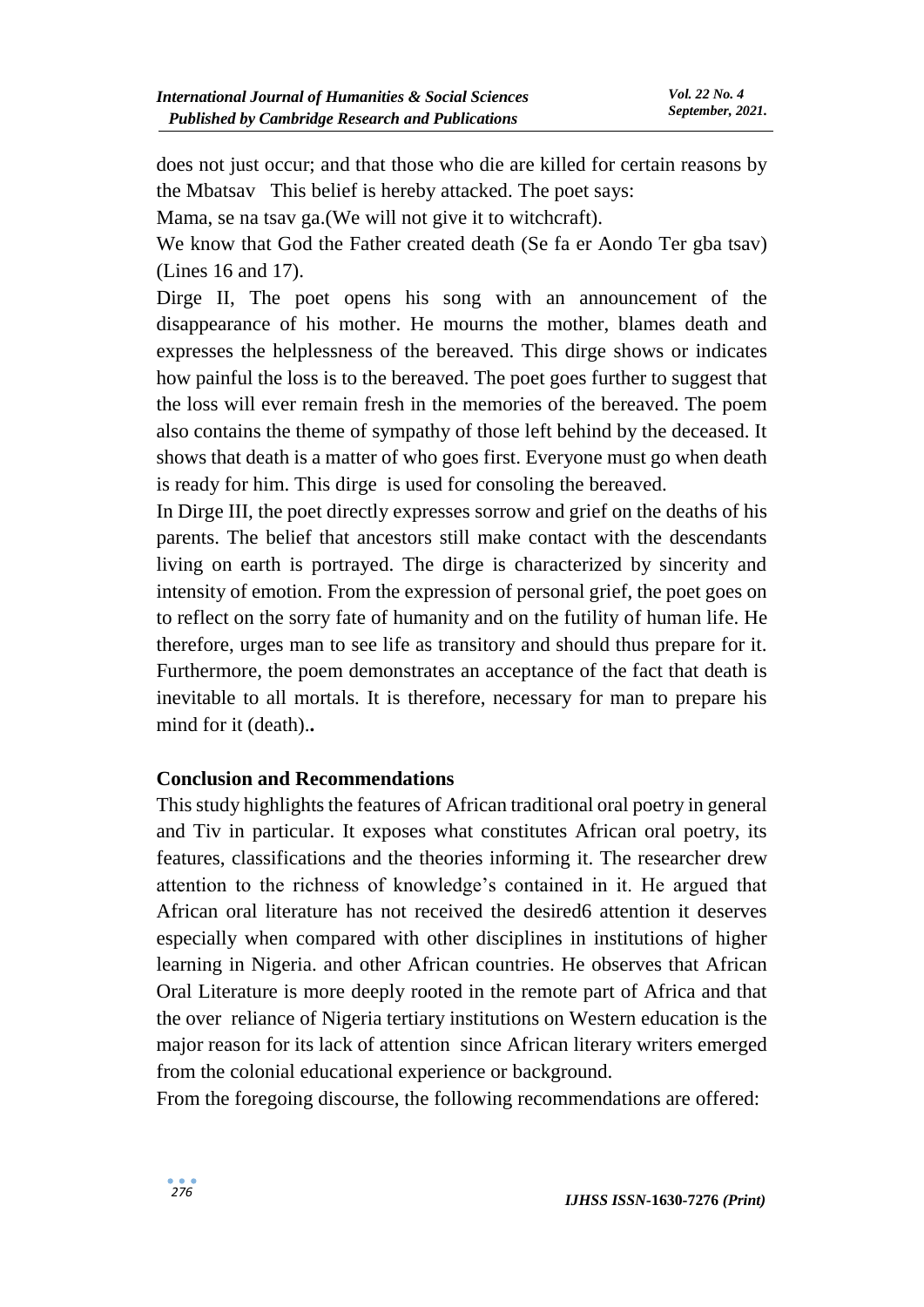- (i) There is need to document and preserve the rich cultural performances of Tiv.This will serve as a reliable reservoir of Tiv culture for future generations.
- (ii) There should be inclusion of Nigerian Cultural Studies in the school curriculum beginning from primary to secondary schools and the establishment of the Department of Oral Literature Studies in Nigeria universities. This will serve to promote and preserve the development of Tiv oral literature as well as other indigenous Nigerian oral performances.
- (iii) More researches on Tiv oral poetry and by extension African oral literature should be carried out by Tiv scholars to inspire more scholars to study and research further on African Oral Poetry against the overt refusal or denial of some Western critics notably, Koelle, Burton and Dobne, Linger, who in their ignorance fail to acknowledge the fact that both oral literature and its written counterpart are works of creativity in the service of human society.
- (iv) Orature and writing should work together to complement each other because modernity rooted in the values of the people is likely to stand the test of time than the artificial super-imposition of the Westernization.
- (v) African literary critics should focus more on the criticism of Africa oral forms. Government, individuals and organisations should collect, translate and store these cultural and literary artifacts to protect them from extinction as some of the oral poets are still performing while others are already dead.

#### **References**

- Finnegan, Ruth. *Oral Poetry: Its Nature, Significance and Social Context*. Bloomington and Indiana....Indiana University Press, 1992.
- Isidore, Okpewho. *African Oral Literature: Background, Character and Community*. Bloomingtonpolis: Indiana University Press,1992,P.42.

Keil,C. *Tiv Songs*. Chicago: University Press, 1979.

- Ker,S. Tiv Poetry and Politics:A Study of Tarker Golozo.Abuja:AKIA Books, .2002.
- Mowang F, "The Liberating Potential of Oral Literature in a Globalized Context". *International Journal of Publication and Social Studies* 1:16-30.
- Olajubu,O. "*Yoruba Oral Poetry : Composition and Performance".Oral Poetry in Nigeria*.1971.